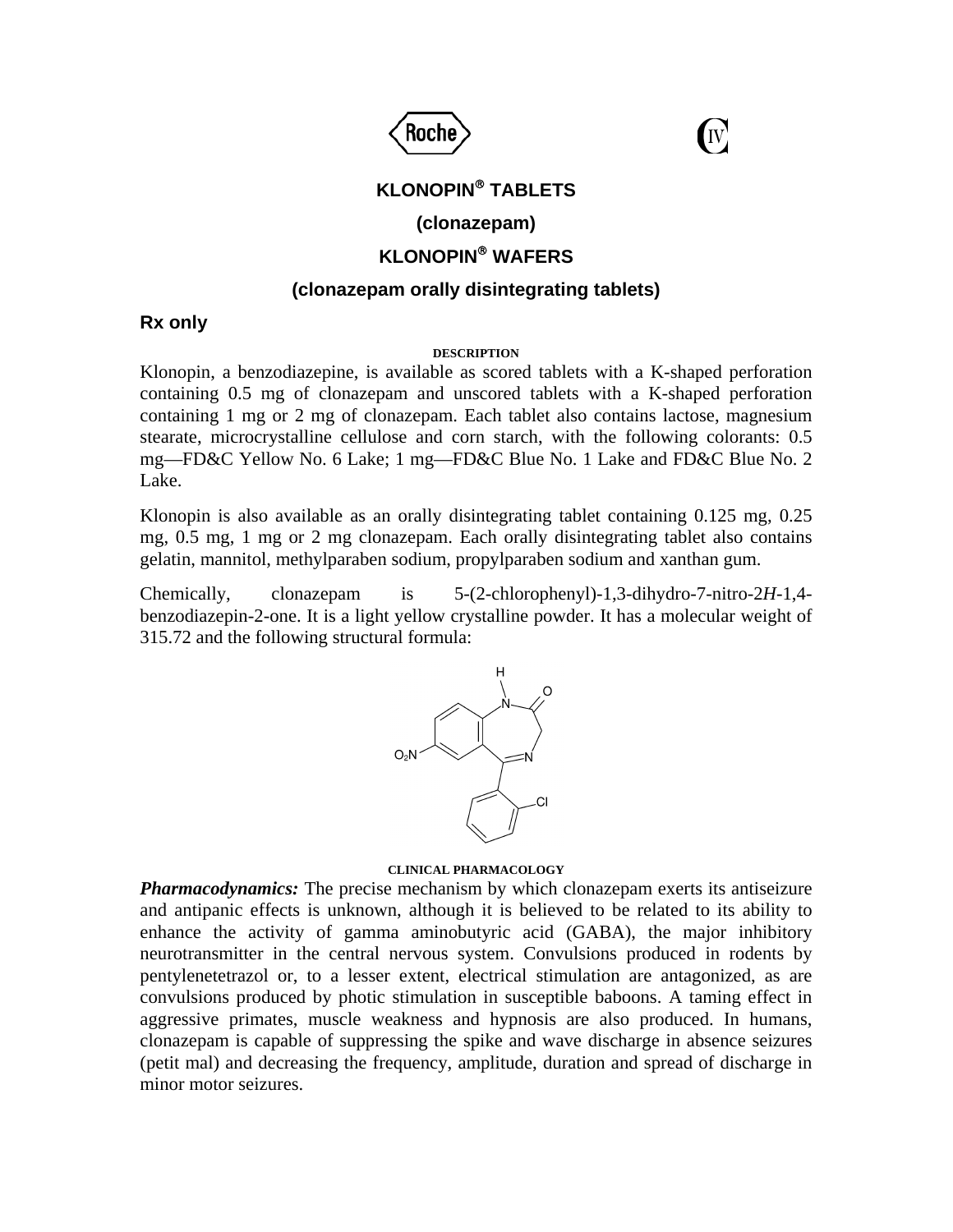*Pharmacokinetics:* Clonazepam is rapidly and completely absorbed after oral administration. The absolute bioavailability of clonazepam is about 90%. Maximum plasma concentrations of clonazepam are reached within 1 to 4 hours after oral administration. Clonazepam is approximately 85% bound to plasma proteins. Clonazepam is highly metabolized, with less than 2% unchanged clonazepam being excreted in the urine. Biotransformation occurs mainly by reduction of the 7-nitro group to the 4-amino derivative. This derivative can be acetylated, hydroxylated and glucuronidated. Cytochrome P-450 including CYP3A, may play an important role in clonazepam reduction and oxidation. The elimination half-life of clonazepam is typically 30 to 40 hours. Clonazepam pharmacokinetics are dose-independent throughout the dosing range. There is no evidence that clonazepam induces its own metabolism or that of other drugs in humans.

*Pharmacokinetics in Demographic Subpopulations and in Disease States:* Controlled studies examining the influence of gender and age on clonazepam pharmacokinetics have not been conducted, nor have the effects of renal or liver disease on clonazepam pharmacokinetics been studied. Because clonazepam undergoes hepatic metabolism, it is possible that liver disease will impair clonazepam elimination. Thus, caution should be exercised when administering clonazepam to these patients.

*Clinical Trials: Panic Disorder:* The effectiveness of Klonopin in the treatment of panic disorder was demonstrated in two double-blind, placebo-controlled studies of adult outpatients who had a primary diagnosis of panic disorder (DSM-IIIR) with or without agoraphobia. In these studies, Klonopin was shown to be significantly more effective than placebo in treating panic disorder on change from baseline in panic attack frequency, the Clinician's Global Impression Severity of Illness Score and the Clinician's Global Impression Improvement Score.

Study 1 was a 9-week, fixed-dose study involving Klonopin doses of 0.5, 1, 2, 3 or 4 mg/day or placebo. This study was conducted in four phases: a 1-week placebo lead-in, a 3-week upward titration, a 6-week fixed dose and a 7-week discontinuance phase. A significant difference from placebo was observed consistently only for the 1 mg/day group. The difference between the 1 mg dose group and placebo in reduction from baseline in the number of full panic attacks was approximately 1 panic attack per week. At endpoint, 74% of patients receiving clonazepam 1 mg/day were free of full panic attacks, compared to 56% of placebo-treated patients.

Study 2 was a 6-week, flexible-dose study involving Klonopin in a dose range of 0.5 to 4 mg/day or placebo. This study was conducted in three phases: a 1-week placebo lead-in, a 6-week optimal-dose and a 6-week discontinuance phase. The mean clonazepam dose during the optimal dosing period was 2.3 mg/day. The difference between Klonopin and placebo in reduction from baseline in the number of full panic attacks was approximately 1 panic attack per week. At endpoint, 62% of patients receiving clonazepam were free of full panic attacks, compared to 37% of placebo-treated patients.

Subgroup analyses did not indicate that there were any differences in treatment outcomes as a function of race or gender.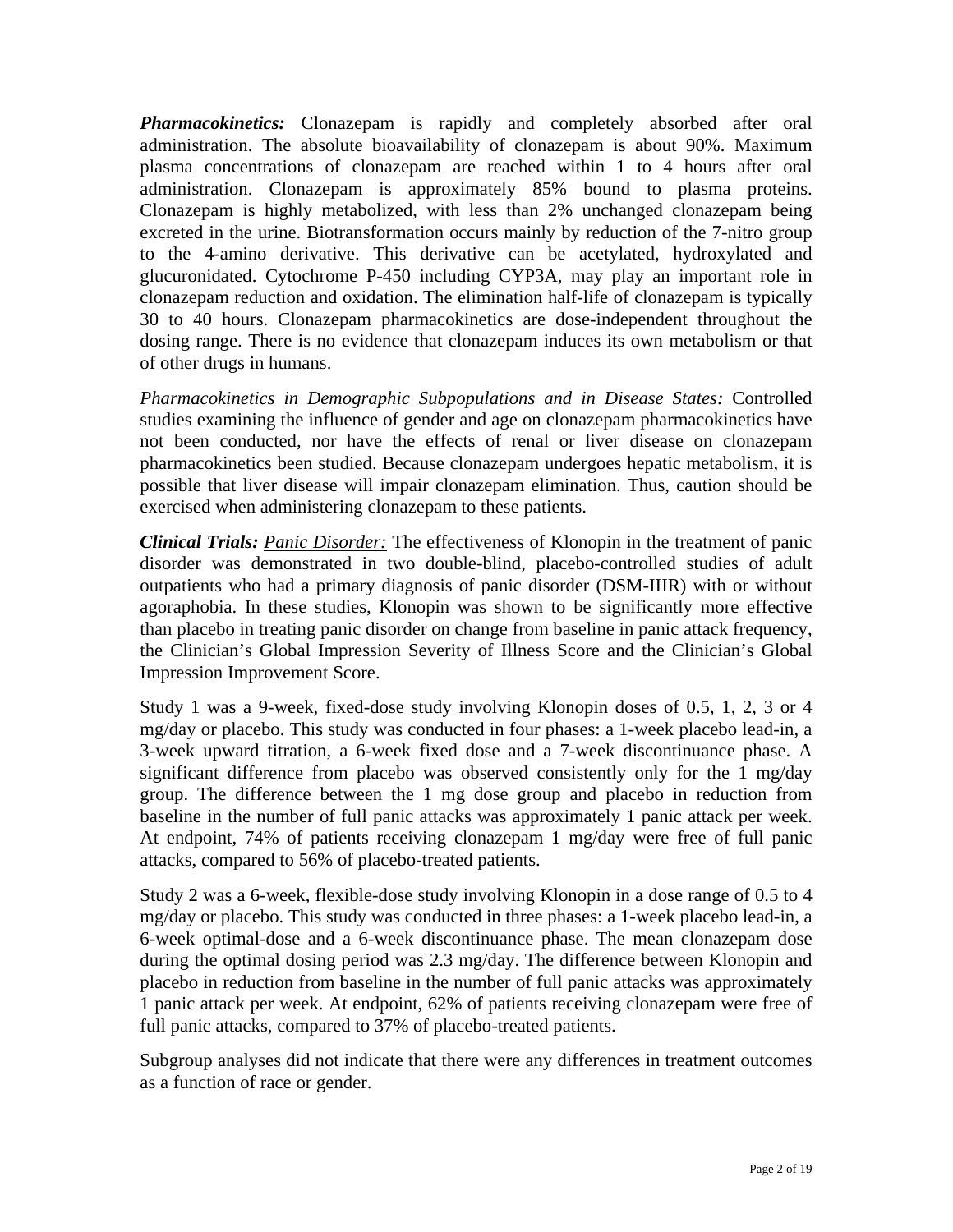#### **INDICATIONS AND USAGE**

*Seizure Disorders:* Klonopin is useful alone or as an adjunct in the treatment of the Lennox-Gastaut syndrome (petit mal variant), akinetic and myoclonic seizures. In patients with absence seizures (petit mal) who have failed to respond to succinimides, Klonopin may be useful.

In some studies, up to 30% of patients have shown a loss of anticonvulsant activity, often within 3 months of administration. In some cases, dosage adjustment may reestablish efficacy.

*Panic Disorder:* Klonopin is indicated for the treatment of panic disorder, with or without agoraphobia, as defined in DSM-IV. Panic disorder is characterized by the occurrence of unexpected panic attacks and associated concern about having additional attacks, worry about the implications or consequences of the attacks, and/or a significant change in behavior related to the attacks.

The efficacy of Klonopin was established in two 6- to 9-week trials in panic disorder patients whose diagnoses corresponded to the DSM-IIIR category of panic disorder (see CLINICAL PHARMACOLOGY: *Clinical Trials*).

Panic disorder (DSM-IV) is characterized by recurrent unexpected panic attacks, ie, a discrete period of intense fear or discomfort in which four (or more) of the following symptoms develop abruptly and reach a peak within 10 minutes: (1) palpitations, pounding heart or accelerated heart rate; (2) sweating; (3) trembling or shaking; (4) sensations of shortness of breath or smothering; (5) feeling of choking; (6) chest pain or discomfort; (7) nausea or abdominal distress; (8) feeling dizzy, unsteady, lightheaded or faint; (9) derealization (feelings of unreality) or depersonalization (being detached from oneself); (10) fear of losing control; (11) fear of dying; (12) paresthesias (numbness or tingling sensations); (13) chills or hot flushes.

The effectiveness of Klonopin in long-term use, that is, for more than 9 weeks, has not been systematically studied in controlled clinical trials. The physician who elects to use Klonopin for extended periods should periodically reevaluate the long-term usefulness of the drug for the individual patient (see DOSAGE AND ADMINISTRATION).

#### **CONTRAINDICATIONS**

Klonopin should not be used in patients with a history of sensitivity to benzodiazepines, nor in patients with clinical or biochemical evidence of significant liver disease. It may be used in patients with open angle glaucoma who are receiving appropriate therapy but is contraindicated in acute narrow angle glaucoma.

#### **WARNINGS**

*Interference With Cognitive and Motor Performance:* Since Klonopin produces CNS depression, patients receiving this drug should be cautioned against engaging in hazardous occupations requiring mental alertness, such as operating machinery or driving a motor vehicle. They should also be warned about the concomitant use of alcohol or other CNS-depressant drugs during Klonopin therapy (see PRECAUTIONS: *Drug Interactions* and *Information for Patients*).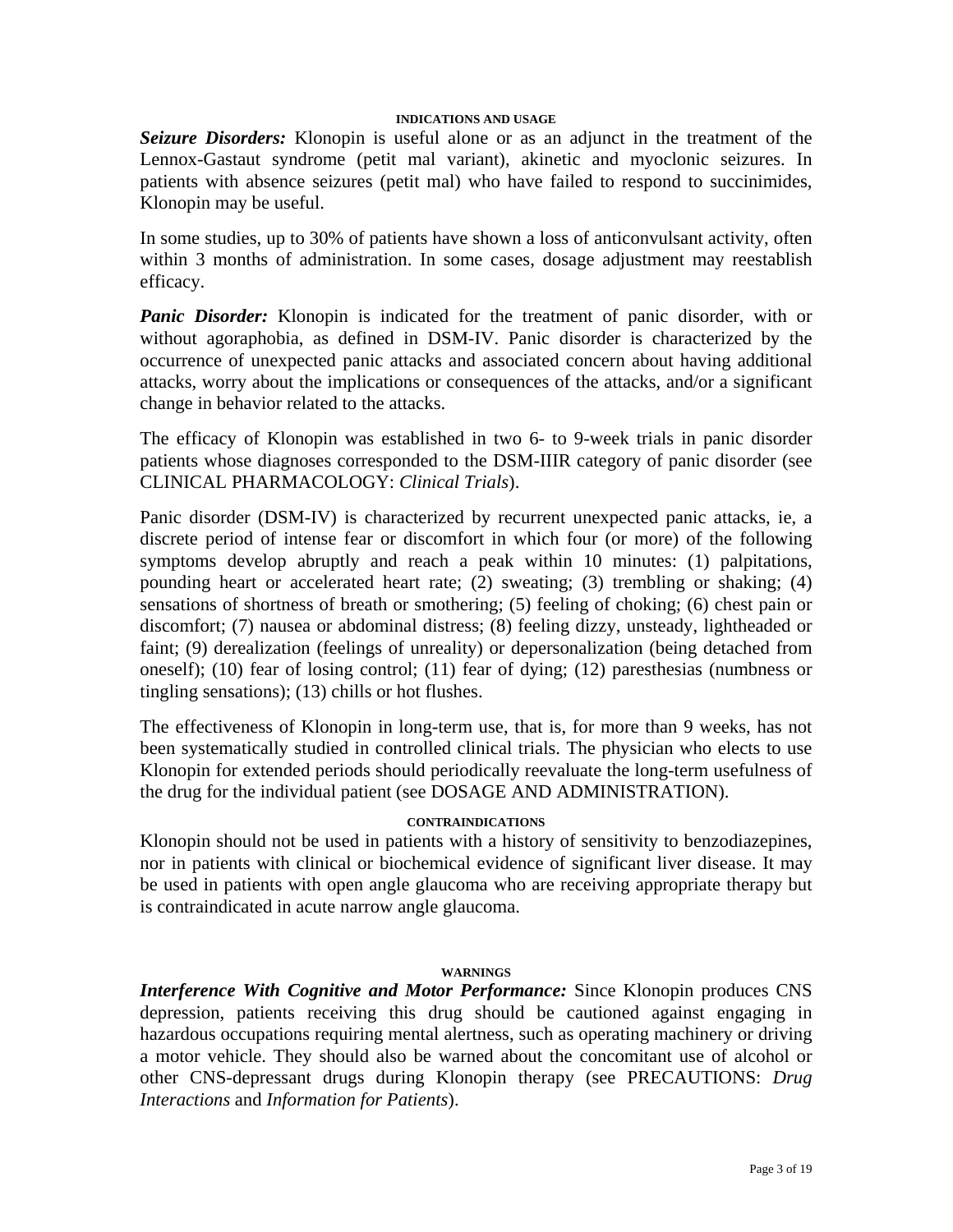*Suicidal Behavior and Ideation:* Antiepileptic drugs (AEDs), including Klonopin, increase the risk of suicidal thoughts or behavior in patients taking these drugs for any indication. Patients treated with any AED for any indication should be monitored for the emergence or worsening of depression, suicidal thoughts or behavior, and/or any unusual changes in mood or behavior.

Pooled analyses of 199 placebo-controlled clinical trials (mono- and adjunctive therapy) of 11 different AEDs showed that patients randomized to one of the AEDs had approximately twice the risk (adjusted Relative Risk 1.8, 95% CI:1.2, 2.7) of suicidal thinking or behavior compared to patients randomized to placebo. In these trials, which had a median treatment duration of 12 weeks, the estimated incidence rate of suicidal behavior or ideation among 27,863 AED-treated patients was 0.43% compared to 0.24% among 16,029 placebo-treated patients, representing an increase of approximately one case of suicidal thinking or behavior for every 530 patients treated. There were four suicides in drug-treated patients in the trials and none in placebo-treated patients, but the number is too small to allow any conclusion about drug effect on suicide.

The increased risk of suicidal thoughts or behavior with AEDs was observed as early as one week after starting drug treatment with AEDs and persisted for the duration of treatment assessed. Because most trials included in the analysis did not extend beyond 24 weeks, the risk of suicidal thoughts or behavior beyond 24 weeks could not be assessed.

The risk of suicidal thoughts or behavior was generally consistent among drugs in the data analyzed. The finding of increased risk with AEDs of varying mechanisms of action and across a range of indications suggests that the risk applies to all AEDs used for any indication. The risk did not vary substantially by age (5-100 years) in the clinical trials analyzed.

Table 1 shows absolute and relative risk by indication for all evaluated AEDs.

| Indication  | <b>Placebo</b><br><b>Patients with</b><br><b>Events Per</b><br><b>1000 Patients</b> | <b>Drug Patients</b><br>with Events Per<br><b>1000 Patients</b> | <b>Relative Risk:</b><br>Incidence of<br><b>Events in Drug</b><br><b>Patients/Incidence</b><br>in Placebo<br><b>Patients</b> | <b>Risk Difference:</b><br><b>Additional Drug</b><br><b>Patients with</b><br>Events per 1000<br><b>Patients</b> |
|-------------|-------------------------------------------------------------------------------------|-----------------------------------------------------------------|------------------------------------------------------------------------------------------------------------------------------|-----------------------------------------------------------------------------------------------------------------|
| Epilepsy    | 1.0                                                                                 | 3.4                                                             | 3.5                                                                                                                          | 2.4                                                                                                             |
| Psychiatric | 5.7                                                                                 | 8.5                                                             | 1.5                                                                                                                          | 2.9                                                                                                             |
| Other       | 1.0                                                                                 | 1.8                                                             | 1.9                                                                                                                          | 0.9                                                                                                             |
| Total       | 2.4                                                                                 | 4.3                                                             | 1.8                                                                                                                          | 1.9                                                                                                             |

## **Table 1 Risk by Indication for Antiepileptic Drugs in the Pooled Analysis**

The relative risk for suicidal thoughts or behavior was higher in clinical trials for epilepsy than in clinical trials for psychiatric or other conditions, but the absolute risk differences were similar for the epilepsy and psychiatric indications.

Anyone considering prescribing Klonopin or any other AED must balance the risk of suicidal thoughts or behavior with the risk of untreated illness. Epilepsy and many other illnesses for which AEDs are prescribed are themselves associated with morbidity and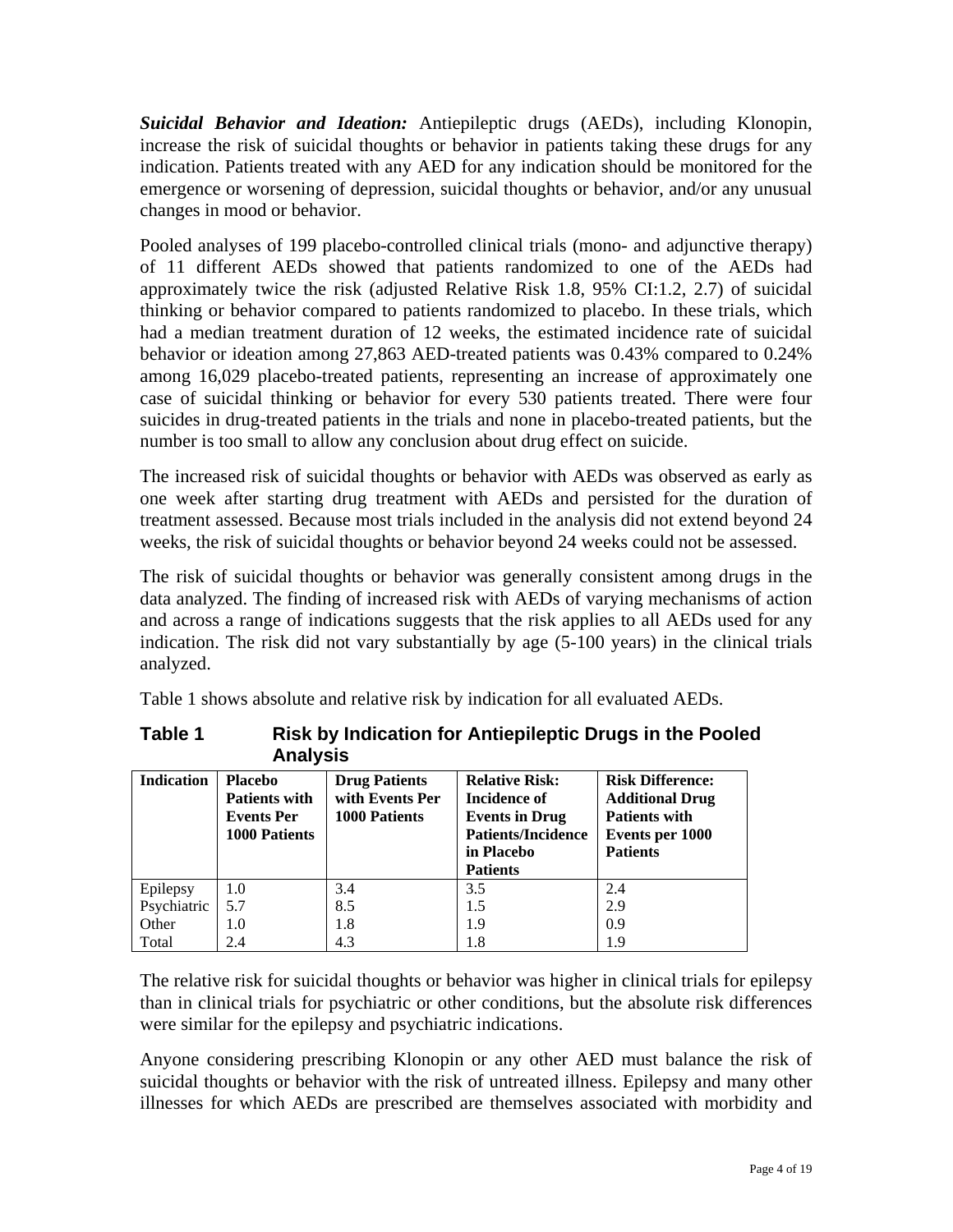mortality and an increased risk of suicidal thoughts and behavior. Should suicidal thoughts and behavior emerge during treatment, the prescriber needs to consider whether the emergence of these symptoms in any given patient may be related to the illness being treated.

Patients, their caregivers, and families should be informed that AEDs increase the risk of suicidal thoughts and behavior and should be advised of the need to be alert for the emergence or worsening of the signs and symptoms of depression, any unusual changes in mood or behavior, or the emergence of suicidal thoughts, behavior, or thoughts about self-harm. Behaviors of concern should be reported immediately to healthcare providers.

*Pregnancy Risks:* Data from several sources raise concerns about the use of Klonopin during pregnancy.

*Animal Findings:* In three studies in which Klonopin was administered orally to pregnant rabbits at doses of 0.2, 1, 5 or 10 mg/kg/day (low dose approximately 0.2 times the maximum recommended human dose of 20 mg/day for seizure disorders and equivalent to the maximum dose of 4 mg/day for panic disorder, on a mg/m<sup>2</sup> basis) during the period of organogenesis, a similar pattern of malformations (cleft palate, open eyelid, fused sternebrae and limb defects) was observed in a low, non-dose-related incidence in exposed litters from all dosage groups. Reductions in maternal weight gain occurred at dosages of 5 mg/kg/day or greater and reduction in embryo-fetal growth occurred in one study at a dosage of 10 mg/kg/day. No adverse maternal or embryo-fetal effects were observed in mice and rats following administration during organogenesis of oral doses up to 15 mg/kg/day or 40 mg/kg/day, respectively (4 and 20 times the maximum recommended human dose of 20 mg/day for seizure disorders and 20 and 100 times the maximum dose of 4 mg/day for panic disorder, respectively, on a mg/m<sup>2</sup> basis).

*General Concerns and Considerations About Anticonvulsants:* Recent reports suggest an association between the use of anticonvulsant drugs by women with epilepsy and an elevated incidence of birth defects in children born to these women. Data are more extensive with respect to diphenylhydantoin and phenobarbital, but these are also the most commonly prescribed anticonvulsants; less systematic or anecdotal reports suggest a possible similar association with the use of all known anticonvulsant drugs.

In children of women treated with drugs for epilepsy, reports suggesting an elevated incidence of birth defects cannot be regarded as adequate to prove a definite cause and effect relationship. There are intrinsic methodologic problems in obtaining adequate data on drug teratogenicity in humans; the possibility also exists that other factors (eg, genetic factors or the epileptic condition itself) may be more important than drug therapy in leading to birth defects. The great majority of mothers on anticonvulsant medication deliver normal infants. It is important to note that anticonvulsant drugs should not be discontinued in patients in whom the drug is administered to prevent seizures because of the strong possibility of precipitating status epilepticus with attendant hypoxia and threat to life. In individual cases where the severity and frequency of the seizure disorder are such that the removal of medication does not pose a serious threat to the patient,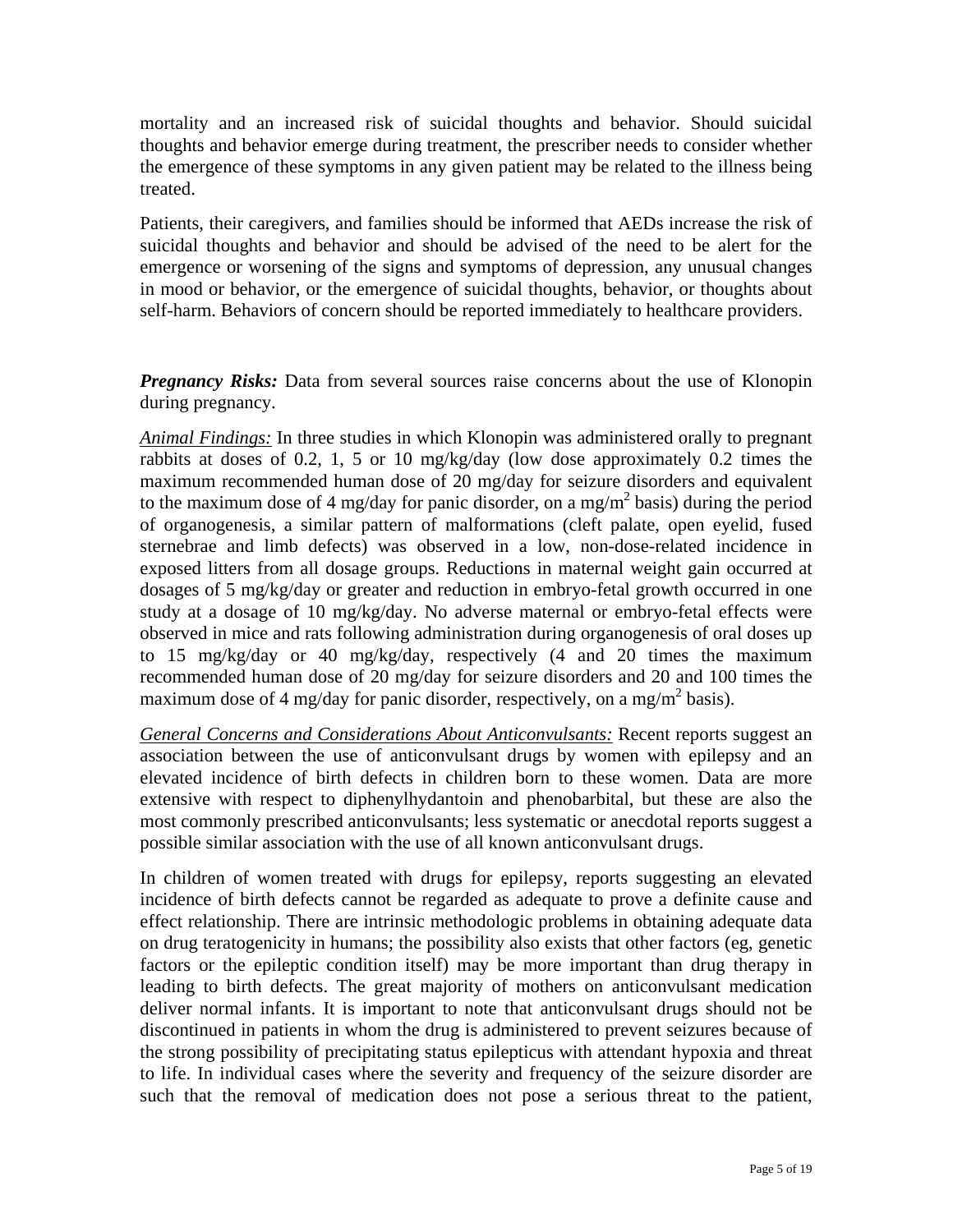discontinuation of the drug may be considered prior to and during pregnancy; however, it cannot be said with any confidence that even mild seizures do not pose some hazards to the developing embryo or fetus.

*General Concerns About Benzodiazepines:* An increased risk of congenital malformations associated with the use of benzodiazepine drugs has been suggested in several studies.

There may also be non-teratogenic risks associated with the use of benzodiazepines during pregnancy. There have been reports of neonatal flaccidity, respiratory and feeding difficulties, and hypothermia in children born to mothers who have been receiving benzodiazepines late in pregnancy. In addition, children born to mothers receiving benzodiazepines late in pregnancy may be at some risk of experiencing withdrawal symptoms during the postnatal period.

*Advice Regarding the Use of Klonopin in Women of Childbearing Potential:* In general, the use of Klonopin in women of childbearing potential, and more specifically during known pregnancy, should be considered only when the clinical situation warrants the risk to the fetus.

The specific considerations addressed above regarding the use of anticonvulsants for epilepsy in women of childbearing potential should be weighed in treating or counseling these women.

Because of experience with other members of the benzodiazepine class, Klonopin is assumed to be capable of causing an increased risk of congenital abnormalities when administered to a pregnant woman during the first trimester. Because use of these drugs is rarely a matter of urgency in the treatment of panic disorder, their use during the first trimester should almost always be avoided. The possibility that a woman of childbearing potential may be pregnant at the time of institution of therapy should be considered. If this drug is used during pregnancy, or if the patient becomes pregnant while taking this drug, the patient should be apprised of the potential hazard to the fetus. Patients should also be advised that if they become pregnant during therapy or intend to become pregnant, they should communicate with their physician about the desirability of discontinuing the drug.

*Withdrawal Symptoms:* Withdrawal symptoms of the barbiturate type have occurred after the discontinuation of benzodiazepines (see DRUG ABUSE AND DEPENDENCE).

## **PRECAUTIONS**

*General: Worsening of Seizures:* When used in patients in whom several different types of seizure disorders coexist, Klonopin may increase the incidence or precipitate the onset of generalized tonic-clonic seizures (grand mal). This may require the addition of appropriate anticonvulsants or an increase in their dosages. The concomitant use of valproic acid and Klonopin may produce absence status.

*Laboratory Testing During Long-Term Therapy:* Periodic blood counts and liver function tests are advisable during long-term therapy with Klonopin.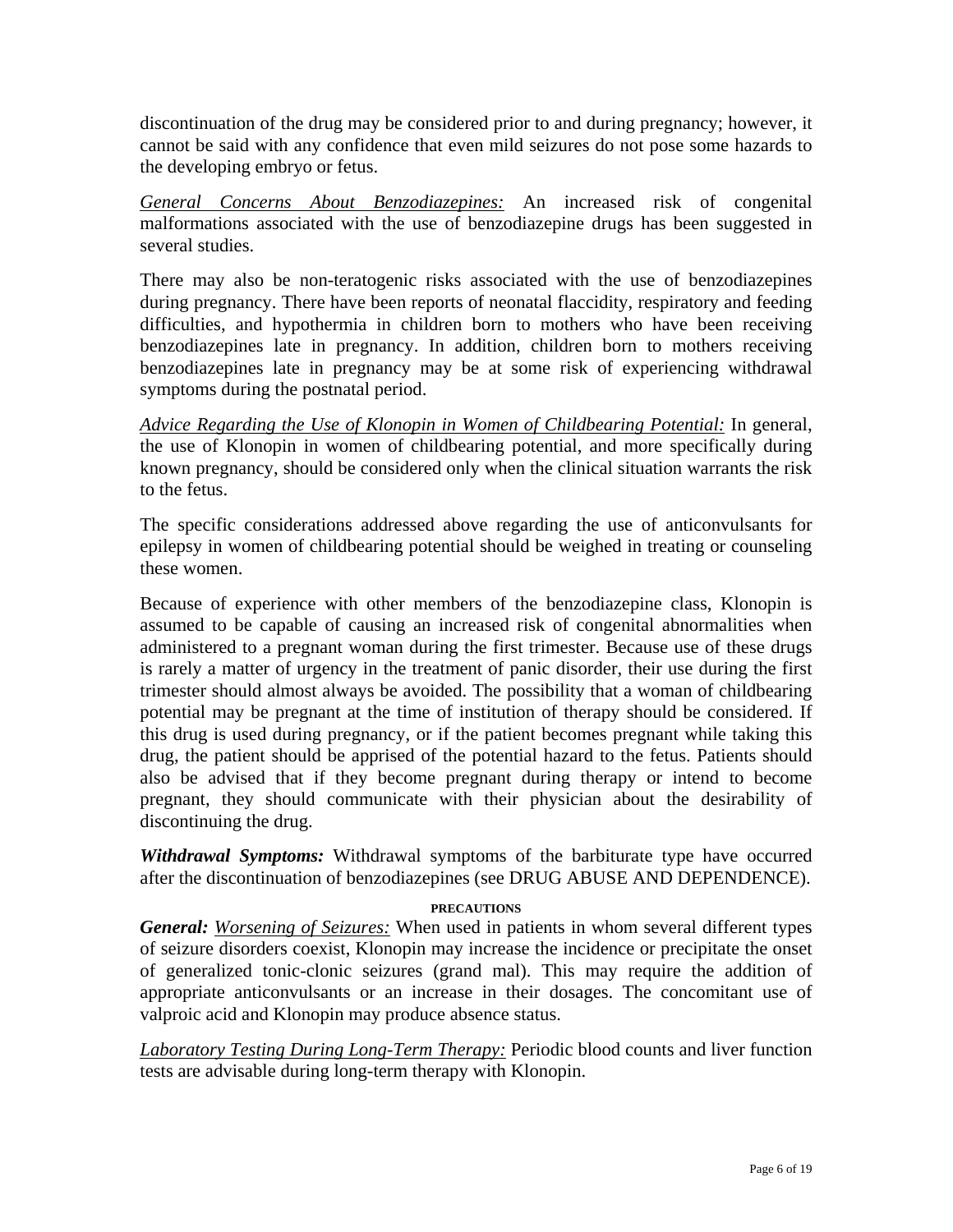*Risks of Abrupt Withdrawal:* The abrupt withdrawal of Klonopin, particularly in those patients on long-term, high-dose therapy, may precipitate status epilepticus. Therefore, when discontinuing Klonopin, gradual withdrawal is essential. While Klonopin is being gradually withdrawn, the simultaneous substitution of another anticonvulsant may be indicated.

*Caution in Renally Impaired Patients:* Metabolites of Klonopin are excreted by the kidneys; to avoid their excess accumulation, caution should be exercised in the administration of the drug to patients with impaired renal function.

*Hypersalivation:* Klonopin may produce an increase in salivation. This should be considered before giving the drug to patients who have difficulty handling secretions. Because of this and the possibility of respiratory depression, Klonopin should be used with caution in patients with chronic respiratory diseases.

*Information for Patients:* Patients should be instructed to take Klonopin only as prescribed. Physicians are advised to discuss the following issues with patients for whom they prescribe Klonopin:

*Dose Changes:* To assure the safe and effective use of benzodiazepines, patients should be informed that, since benzodiazepines may produce psychological and physical dependence, it is advisable that they consult with their physician before either increasing the dose or abruptly discontinuing this drug.

*Interference With Cognitive and Motor Performance:* Because benzodiazepines have the potential to impair judgment, thinking or motor skills, patients should be cautioned about operating hazardous machinery, including automobiles, until they are reasonably certain that Klonopin therapy does not affect them adversely.

*Suicidal Thinking and Behavior:* Patients, their caregivers, and families should be counseled that AEDs, including Klonopin, may increase the risk of suicidal thoughts and behavior and should be advised of the need to be alert for the emergence or worsening of symptoms of depression, any unusual changes in mood or behavior, or the emergence of suicidal thoughts, behavior, or thoughts about self-harm. Behaviors of concern should be reported immediately to healthcare providers.

*Pregnancy:* Patients should be advised to notify their physician if they become pregnant or intend to become pregnant during therapy with Klonopin (see WARNINGS: *Pregnancy Risks*). Patients should be encouraged to enroll in the North American Antiepileptic Drug (NAAED) Pregnancy Registry if they become pregnant. This registry is collecting information about the safety of antiepileptic drugs during pregnancy. To enroll, patients can call the toll free number 1-888-233-2334 (see PRECAUTIONS: *Pregnancy*).

*Nursing:* Patients should be advised not to breastfeed an infant if they are taking Klonopin.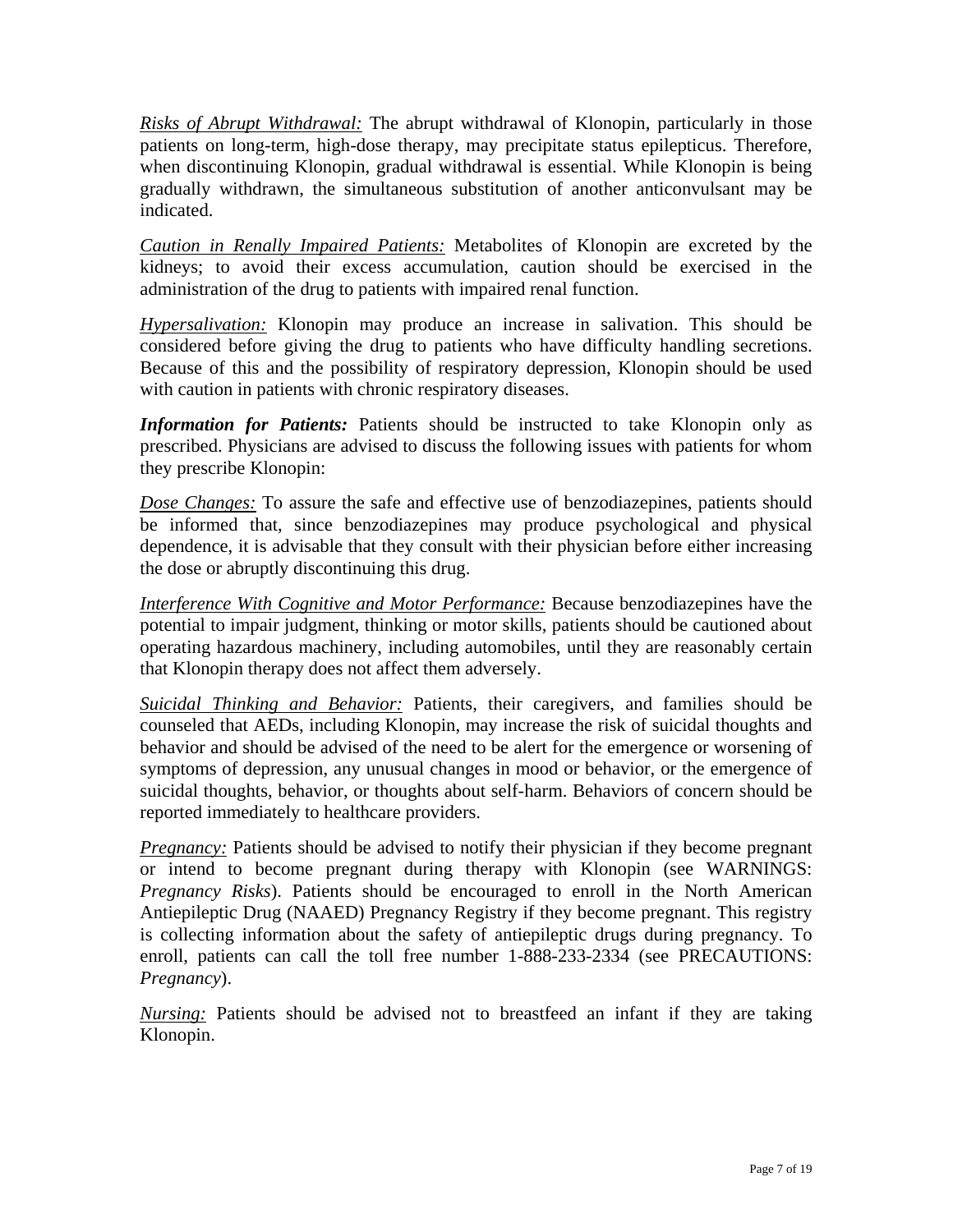*Concomitant Medication:* Patients should be advised to inform their physicians if they are taking, or plan to take, any prescription or over-the-counter drugs, since there is a potential for interactions.

*Alcohol:* Patients should be advised to avoid alcohol while taking Klonopin.

*Drug Interactions: Effect of Clonazepam on the Pharmacokinetics of Other Drugs:*  Clonazepam does not appear to alter the pharmacokinetics of phenytoin, carbamazepine or phenobarbital. The effect of clonazepam on the metabolism of other drugs has not been investigated.

*Effect of Other Drugs on the Pharmacokinetics of Clonazepam:* Literature reports suggest that ranitidine, an agent that decreases stomach acidity, does not greatly alter clonazepam pharmacokinetics.

In a study in which the 2 mg clonazepam orally disintegrating tablet was administered with and without propantheline (an anticholinergic agent with multiple effects on the GI tract) to healthy volunteers, the AUC of clonazepam was 10% lower and the  $C_{\text{max}}$  of clonazepam was 20% lower when the orally disintegrating tablet was given with propantheline compared to when it was given alone.

Fluoxetine does not affect the pharmacokinetics of clonazepam. Cytochrome P-450 inducers, such as phenytoin, carbamazepine and phenobarbital, induce clonazepam metabolism, causing an approximately 30% decrease in plasma clonazepam levels. Although clinical studies have not been performed, based on the involvement of the cytochrome P-450 3A family in clonazepam metabolism, inhibitors of this enzyme system, notably oral antifungal agents, should be used cautiously in patients receiving clonazepam.

*Pharmacodynamic Interactions:* The CNS-depressant action of the benzodiazepine class of drugs may be potentiated by alcohol, narcotics, barbiturates, nonbarbiturate hypnotics, antianxiety agents, the phenothiazines, thioxanthene and butyrophenone classes of antipsychotic agents, monoamine oxidase inhibitors and the tricyclic antidepressants, and by other anticonvulsant drugs.

*Carcinogenesis, Mutagenesis, Impairment of Fertility:* Carcinogenicity studies have not been conducted with clonazepam.

The data currently available are not sufficient to determine the genotoxic potential of clonazepam.

In a two-generation fertility study in which clonazepam was given orally to rats at 10 and 100 mg/kg/day (low dose approximately 5 times and 24 times the maximum recommended human dose of 20 mg/day for seizure disorder and 4 mg/day for panic disorder, respectively, on a mg/m<sup>2</sup> basis), there was a decrease in the number of pregnancies and in the number of offspring surviving until weaning.

*Pregnancy: Teratogenic Effects:* Pregnancy Category D (see WARNINGS: *Pregnancy Risks*).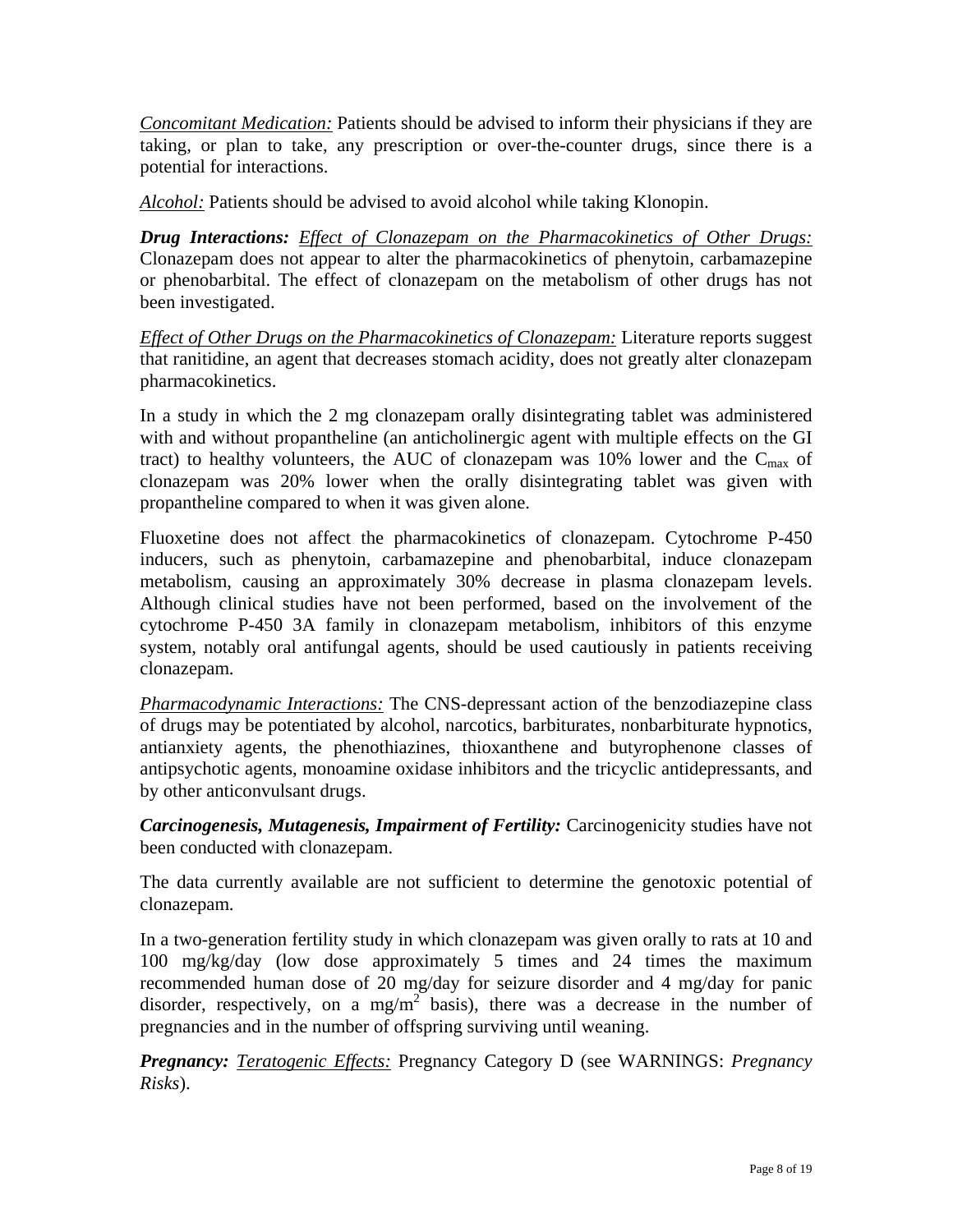To provide information regarding the effects of in utero exposure to Klonopin, physicians are advised to recommend that pregnant patients taking Klonopin enroll in the NAAED Pregnancy Registry. This can be done by calling the toll free number 1-888-233-2334, and must be done by patients themselves. Information on this registry can also be found at the website http://www.aedpregnancyregistry.org/.

*Labor and Delivery:* The effect of Klonopin on labor and delivery in humans has not been specifically studied; however, perinatal complications have been reported in children born to mothers who have been receiving benzodiazepines late in pregnancy, including findings suggestive of either excess benzodiazepine exposure or of withdrawal phenomena (see WARNINGS: *Pregnancy Risks*).

*Nursing Mothers:* Mothers receiving Klonopin should not breastfeed their infants.

*Pediatric Use:* Because of the possibility that adverse effects on physical or mental development could become apparent only after many years, a benefit-risk consideration of the long-term use of Klonopin is important in pediatric patients being treated for seizure disorder (see INDICATIONS AND USAGE and DOSAGE AND ADMINISTRATION).

Safety and effectiveness in pediatric patients with panic disorder below the age of 18 have not been established.

*Geriatric Use:* Clinical studies of Klonopin did not include sufficient numbers of subjects aged 65 and over to determine whether they respond differently from younger subjects. Other reported clinical experience has not identified differences in responses between the elderly and younger patients. In general, dose selection for an elderly patient should be cautious, usually starting at the low end of the dosing range, reflecting the greater frequency of decreased hepatic, renal, or cardiac function, and of concomitant disease or other drug therapy.

Because clonazepam undergoes hepatic metabolism, it is possible that liver disease will impair clonazepam elimination. Metabolites of Klonopin are excreted by the kidneys; to avoid their excess accumulation, caution should be exercised in the administration of the drug to patients with impaired renal function. Because elderly patients are more likely to have decreased hepatic and/or renal function, care should be taken in dose selection, and it may be useful to assess hepatic and/or renal function at the time of dose selection.

Sedating drugs may cause confusion and over-sedation in the elderly; elderly patients generally should be started on low doses of Klonopin and observed closely.

## **ADVERSE REACTIONS**

The adverse experiences for Klonopin are provided separately for patients with seizure disorders and with panic disorder.

**Seizure Disorders:** The most frequently occurring side effects of Klonopin are referable to CNS depression. Experience in treatment of seizures has shown that drowsiness has occurred in approximately 50% of patients and ataxia in approximately 30%. In some cases, these may diminish with time; behavior problems have been noted in approximately 25% of patients. Others, listed by system, are: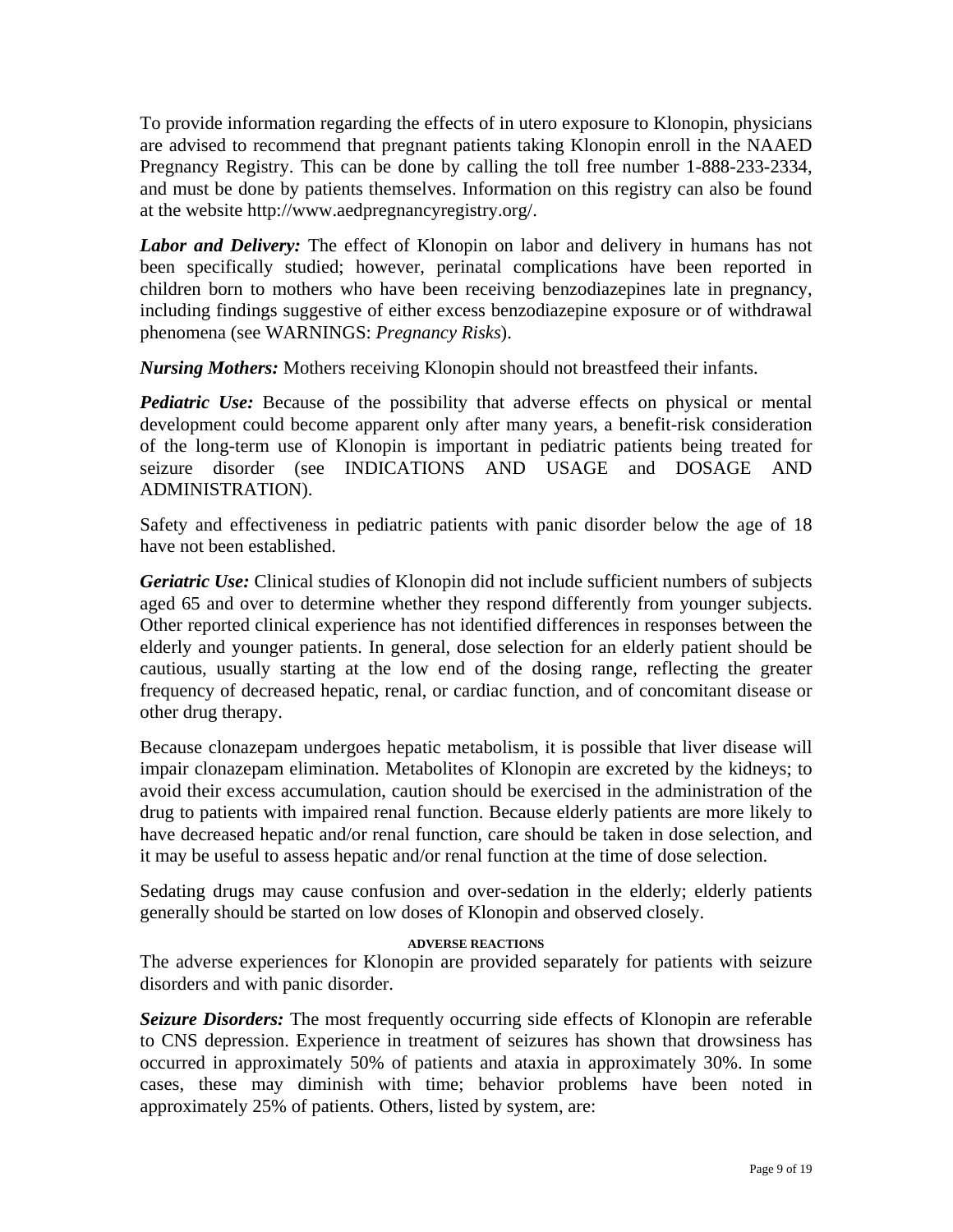*Neurologic:* Abnormal eye movements, aphonia, choreiform movements, coma, diplopia, dysarthria, dysdiadochokinesis, ''glassy-eyed'' appearance, headache, hemiparesis, hypotonia, nystagmus, respiratory depression, slurred speech, tremor, vertigo

*Psychiatric:* Confusion, depression, amnesia, hallucinations, hysteria, increased libido, insomnia, psychosis,(the behavior effects are more likely to occur in patients with a history of psychiatric disturbances). The following paradoxical reactions have been observed: excitability, irritability, aggressive behavior, agitation, nervousness, hostility, anxiety, sleep disturbances, nightmares and vivid dreams

*Respiratory:* Chest congestion, rhinorrhea, shortness of breath, hypersecretion in upper respiratory passages

*Cardiovascular:* Palpitations

*Dermatologic:* Hair loss, hirsutism, skin rash, ankle and facial edema

*Gastrointestinal:* Anorexia, coated tongue, constipation, diarrhea, dry mouth, encopresis, gastritis, increased appetite, nausea, sore gums

*Genitourinary:* Dysuria, enuresis, nocturia, urinary retention

*Musculoskeletal:* Muscle weakness, pains

*Miscellaneous:* Dehydration, general deterioration, fever, lymphadenopathy, weight loss or gain

*Hematopoietic:* Anemia, leukopenia, thrombocytopenia, eosinophilia

*Hepatic:* Hepatomegaly, transient elevations of serum transaminases and alkaline phosphatase

*Panic Disorder:* Adverse events during exposure to Klonopin were obtained by spontaneous report and recorded by clinical investigators using terminology of their own choosing. Consequently, it is not possible to provide a meaningful estimate of the proportion of individuals experiencing adverse events without first grouping similar types of events into a smaller number of standardized event categories. In the tables and tabulations that follow, CIGY dictionary terminology has been used to classify reported adverse events, except in certain cases in which redundant terms were collapsed into more meaningful terms, as noted below.

The stated frequencies of adverse events represent the proportion of individuals who experienced, at least once, a treatment-emergent adverse event of the type listed. An event was considered treatment-emergent if it occurred for the first time or worsened while receiving therapy following baseline evaluation.

## *Adverse Findings Observed in Short-Term, Placebo-Controlled Trials:*

## *Adverse Events Associated With Discontinuation of Treatment:*

Overall, the incidence of discontinuation due to adverse events was 17% in Klonopin compared to 9% for placebo in the combined data of two 6- to 9-week trials. The most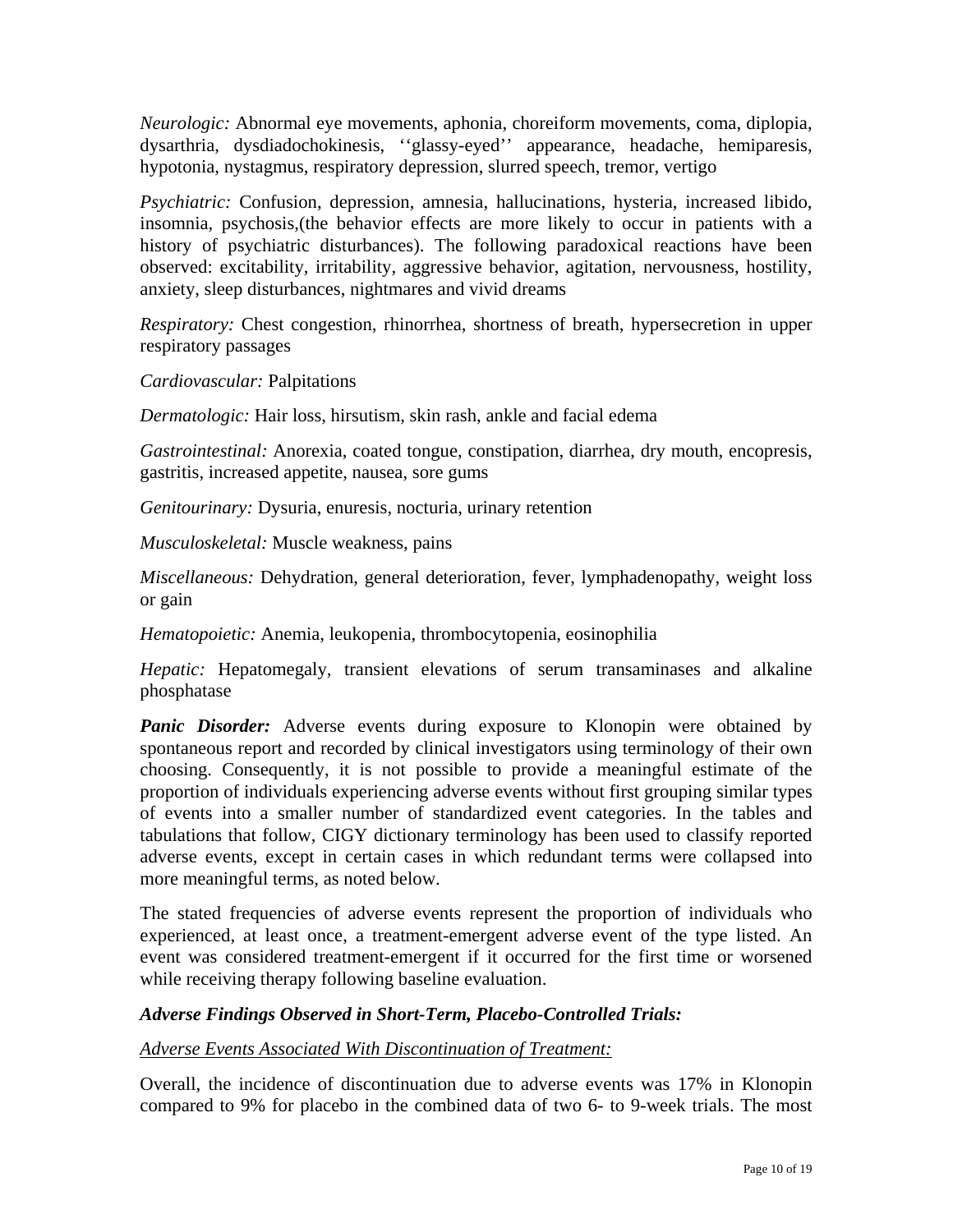common events  $(≥1%)$  associated with discontinuation and a dropout rate twice or greater for Klonopin than that of placebo included the following:

## **Table 2 Most Common Adverse Events (**≥**1%) Associated with Discontinuation of Treatment**

| <b>Adverse Event</b>                | Klonopin $(N=574)$ | Placebo $(N=294)$ |
|-------------------------------------|--------------------|-------------------|
| Somnolence                          | 7%                 | 1%                |
| Depression                          | 4%                 | 1%                |
| Dizziness                           | 1%                 | $<$ 1%            |
| <b>Nervousness</b>                  | 1%                 | 0%                |
| Ataxia                              | 1%                 | $0\%$             |
| <b>Intellectual Ability Reduced</b> | l %                | 0%                |

*Adverse Events Occurring at an Incidence of 1% or More Among Klonopin-Treated Patients:* 

Table 3 enumerates the incidence, rounded to the nearest percent, of treatment-emergent adverse events that occurred during acute therapy of panic disorder from a pool of two 6 to 9-week trials. Events reported in 1% or more of patients treated with Klonopin (doses ranging from 0.5 to 4 mg/day) and for which the incidence was greater than that in placebo-treated patients are included.

The prescriber should be aware that the figures in Table 3 cannot be used to predict the incidence of side effects in the course of usual medical practice where patient characteristics and other factors differ from those that prevailed in the clinical trials. Similarly, the cited frequencies cannot be compared with figures obtained from other clinical investigations involving different treatments, uses and investigators. The cited figures, however, do provide the prescribing physician with some basis for estimating the relative contribution of drug and nondrug factors to the side effect incidence in the population studied.

| <b>Clonazepam Maximum Daily Dose</b> |                         |                      |                      |                         |                                               |                             |
|--------------------------------------|-------------------------|----------------------|----------------------|-------------------------|-----------------------------------------------|-----------------------------|
| <b>Adverse Event</b>                 | $\langle$ 1mg<br>$n=96$ | $1 - 2mg$<br>$n=129$ | $2 - 3mg$<br>$n=113$ | $\geq 3mg$<br>$n = 235$ | All<br>Klonopin<br><b>Groups</b><br>$N = 574$ | <b>Placebo</b><br>$N = 294$ |
| by Body System                       | $\frac{0}{0}$           | $\frac{6}{10}$       | $\frac{6}{10}$       | $\frac{6}{10}$          | $\frac{6}{9}$                                 | $\frac{6}{9}$               |
| Central & Peripheral Nervous         |                         |                      |                      |                         |                                               |                             |
| System                               |                         |                      |                      |                         |                                               |                             |
| Somnolence†                          | 26                      | 35                   | 50                   | 36                      | 37                                            | 10                          |
| <b>Dizziness</b>                     | 5                       | 5                    | 12                   | 8                       | 8                                             | 4                           |
| Coordination Abnormal†               |                         | $\overline{2}$       | 7                    | 9                       | 6                                             |                             |
| Ataxia†                              | $\overline{2}$          |                      | 8                    | 8                       | 5                                             |                             |
| Dysarthria <sup>†</sup>              |                         | 0                    | 4                    | 3                       | $\mathfrak{D}$                                |                             |
| Psychiatric                          |                         |                      |                      |                         |                                               |                             |

## **Table 3 Treatment-Emergent Adverse Event Incidence in 6- to 9- Week Placebo-Controlled Clinical Trials\***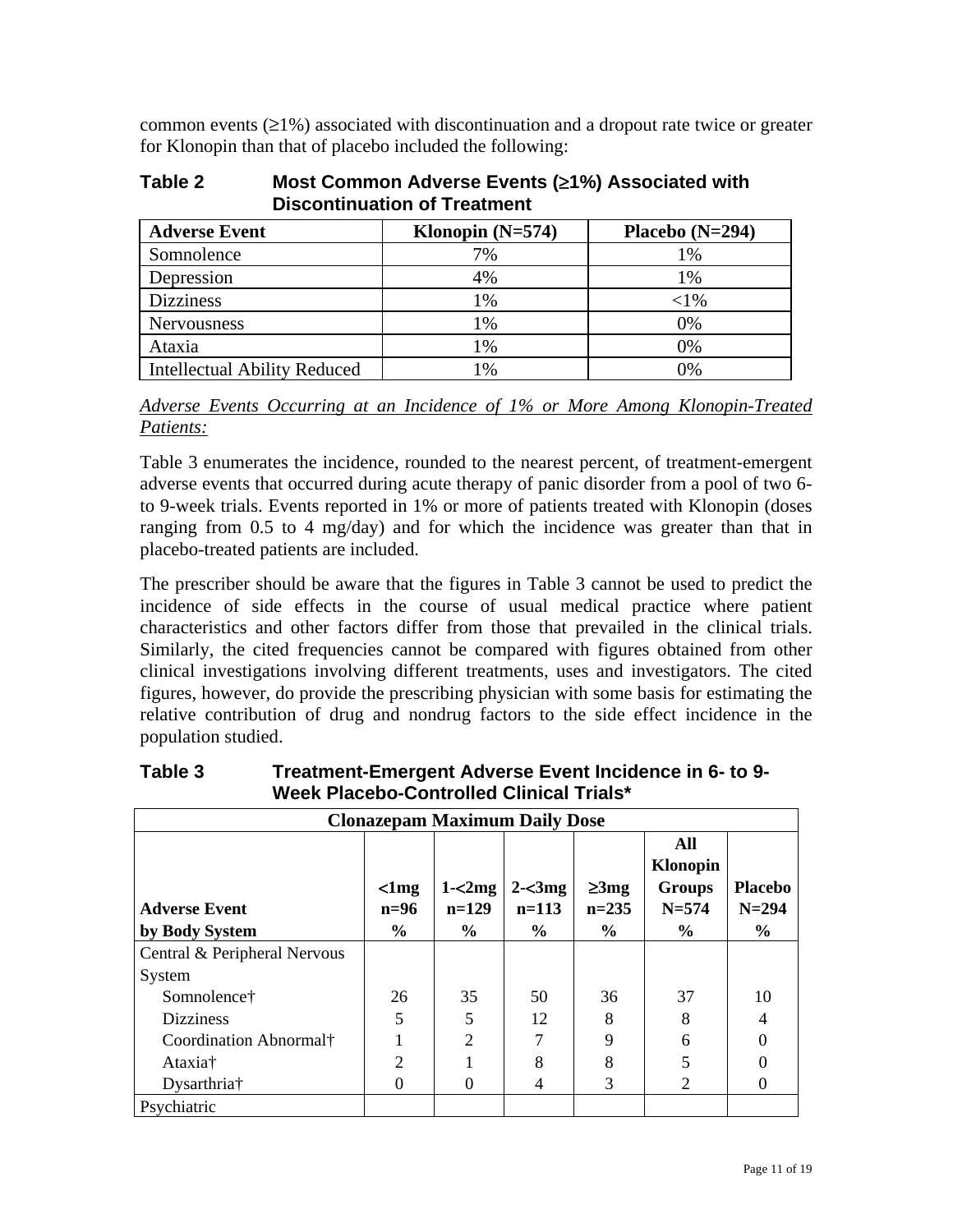| <b>Clonazepam Maximum Daily Dose</b> |                         |                      |                      |                |                     |                |
|--------------------------------------|-------------------------|----------------------|----------------------|----------------|---------------------|----------------|
|                                      |                         |                      |                      | $\geq 3mg$     | All<br>Klonopin     | <b>Placebo</b> |
| <b>Adverse Event</b>                 | $\langle$ 1mg<br>$n=96$ | $1 - 2mg$<br>$n=129$ | $2 - 3mg$<br>$n=113$ | $n = 235$      | Groups<br>$N = 574$ | $N = 294$      |
| by Body System                       | $\frac{1}{2}$           | $\frac{0}{0}$        | $\frac{0}{0}$        | $\frac{0}{0}$  | $\frac{0}{0}$       | $\frac{0}{0}$  |
| Depression                           | 7                       | 6                    | 8                    | 8              | 7                   | 1              |
| <b>Memory Disturbance</b>            | $\overline{2}$          | 5                    | $\overline{2}$       | 5              | 4                   | $\mathbf{2}$   |
| <b>Nervousness</b>                   | 1                       | 4                    | $\overline{3}$       | 4              | 3                   | $\overline{2}$ |
| <b>Intellectual Ability Reduced</b>  | $\theta$                | $\overline{2}$       | 4                    | 3              | $\overline{2}$      | $\overline{0}$ |
| <b>Emotional Lability</b>            | 0                       | 1                    | 2                    | $\overline{2}$ | 1                   |                |
| Libido Decreased                     | 0                       |                      | 3                    | 1              |                     | $\theta$       |
| Confusion                            | $\overline{0}$          | 2                    | $\overline{c}$       | 1              |                     | $\theta$       |
| <b>Respiratory System</b>            |                         |                      |                      |                |                     |                |
| <b>Upper Respiratory Tract</b>       | 10                      | 10                   | 7                    | 6              | 8                   | 4              |
| Infection <sup>+</sup>               |                         |                      |                      |                |                     |                |
| <b>Sinusitis</b>                     | 4                       | 2                    | 8                    | 4              | 4                   | 3              |
| <b>Rhinitis</b>                      | 3                       | $\overline{2}$       | 4                    | 2              | 2                   | 1              |
| Coughing                             | $\overline{2}$          | $\overline{2}$       | 4                    | $\Omega$       | $\overline{2}$      | 0              |
| Pharyngitis                          | 1                       | 1                    | 3                    | $\overline{2}$ | $\overline{2}$      |                |
| <b>Bronchitis</b>                    |                         | $\overline{0}$       | $\overline{c}$       | $\overline{2}$ | $\mathbf{1}$        |                |
| <b>Gastrointestinal System</b>       |                         |                      |                      |                |                     |                |
| Constipation†                        | 0                       |                      | 5                    | 3              | 2                   | 2              |
| <b>Appetite Decreased</b>            |                         |                      | $\theta$             | 3              |                     | 1              |
| Abdominal Pain†                      | 2                       | 2                    | 2                    | 0              |                     |                |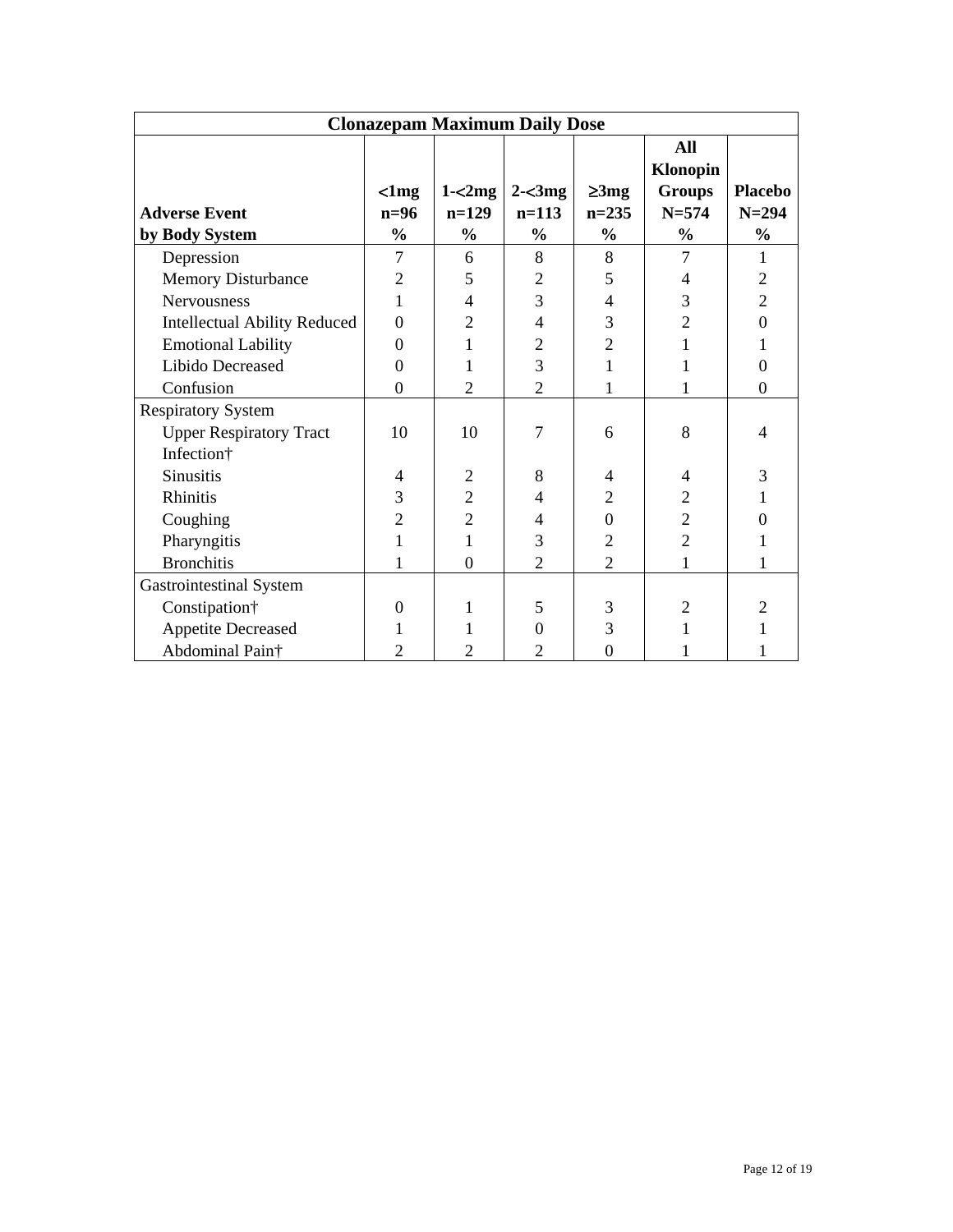| <b>Clonazepam Maximum Daily Dose</b>                                              |                                          |                                       |                                       |                                          |                                                                |                                              |
|-----------------------------------------------------------------------------------|------------------------------------------|---------------------------------------|---------------------------------------|------------------------------------------|----------------------------------------------------------------|----------------------------------------------|
| <b>Adverse Event</b><br>by Body System                                            | $\langle$ 1mg<br>$n=96$<br>$\frac{0}{0}$ | $1 - 2mg$<br>$n=129$<br>$\frac{0}{0}$ | $2 - 3mg$<br>$n=113$<br>$\frac{0}{0}$ | $\geq 3mg$<br>$n = 235$<br>$\frac{0}{0}$ | All<br>Klonopin<br><b>Groups</b><br>$N = 574$<br>$\frac{0}{0}$ | <b>Placebo</b><br>$N = 294$<br>$\frac{0}{0}$ |
| Body as a Whole                                                                   |                                          |                                       |                                       |                                          |                                                                |                                              |
| Fatigue<br>Allergic Reaction                                                      | 9<br>3                                   | 6<br>1                                | $\overline{7}$<br>4                   | 7<br>$\overline{2}$                      | 7<br>$\overline{2}$                                            | 4<br>1                                       |
| Musculoskeletal                                                                   |                                          |                                       |                                       |                                          |                                                                |                                              |
| Myalgia                                                                           | $\overline{2}$                           | 1                                     | 4                                     | $\boldsymbol{0}$                         | $\mathbf{1}$                                                   | 1                                            |
| <b>Resistance Mechanism</b><br><b>Disorders</b>                                   |                                          |                                       |                                       |                                          |                                                                |                                              |
| Influenza                                                                         | 3                                        | $\overline{2}$                        | 5                                     | 5                                        | 4                                                              | 3                                            |
| <b>Urinary System</b><br><b>Micturition Frequency</b><br>Urinary Tract Infection† | 1<br>$\Omega$                            | $\overline{2}$<br>$\overline{0}$      | $\mathfrak{2}$<br>$\overline{2}$      | 1<br>$\overline{2}$                      | 1<br>1                                                         | $\boldsymbol{0}$<br>$\overline{0}$           |
| <b>Vision Disorders</b>                                                           |                                          |                                       |                                       |                                          |                                                                |                                              |
| <b>Blurred Vision</b>                                                             | 1                                        | $\overline{2}$                        | 3                                     | $\mathbf{0}$                             | 1                                                              | 1                                            |
| Reproductive Disorders‡<br>Female                                                 |                                          |                                       |                                       |                                          |                                                                |                                              |
| Dysmenorrhea                                                                      | $\Omega$                                 | 6                                     | 5                                     | $\overline{2}$                           | 3                                                              | $\overline{c}$                               |
| Colpitis<br>Male                                                                  | 4                                        | $\Omega$                              | $\overline{2}$                        | 1                                        | 1                                                              | 1                                            |
| <b>Ejaculation Delayed</b>                                                        | $\theta$                                 | $\Omega$                              | $\overline{2}$                        | $\overline{2}$                           |                                                                | $\boldsymbol{0}$                             |
| Impotence                                                                         | 3                                        | $\theta$                              | $\overline{2}$                        | 1                                        |                                                                | $\theta$                                     |

\* Events reported by at least 1% of patients treated with Klonopin and for which the incidence was greater than that for placebo.

† Indicates that the p-value for the dose-trend test (Cochran-Mantel-Haenszel) for adverse event incidence was ≤0.10.

‡ Denominators for events in gender-specific systems are: n= 240 (clonazepam), 102 (placebo) for male, and 334 (clonazepam), 192 (placebo) for female.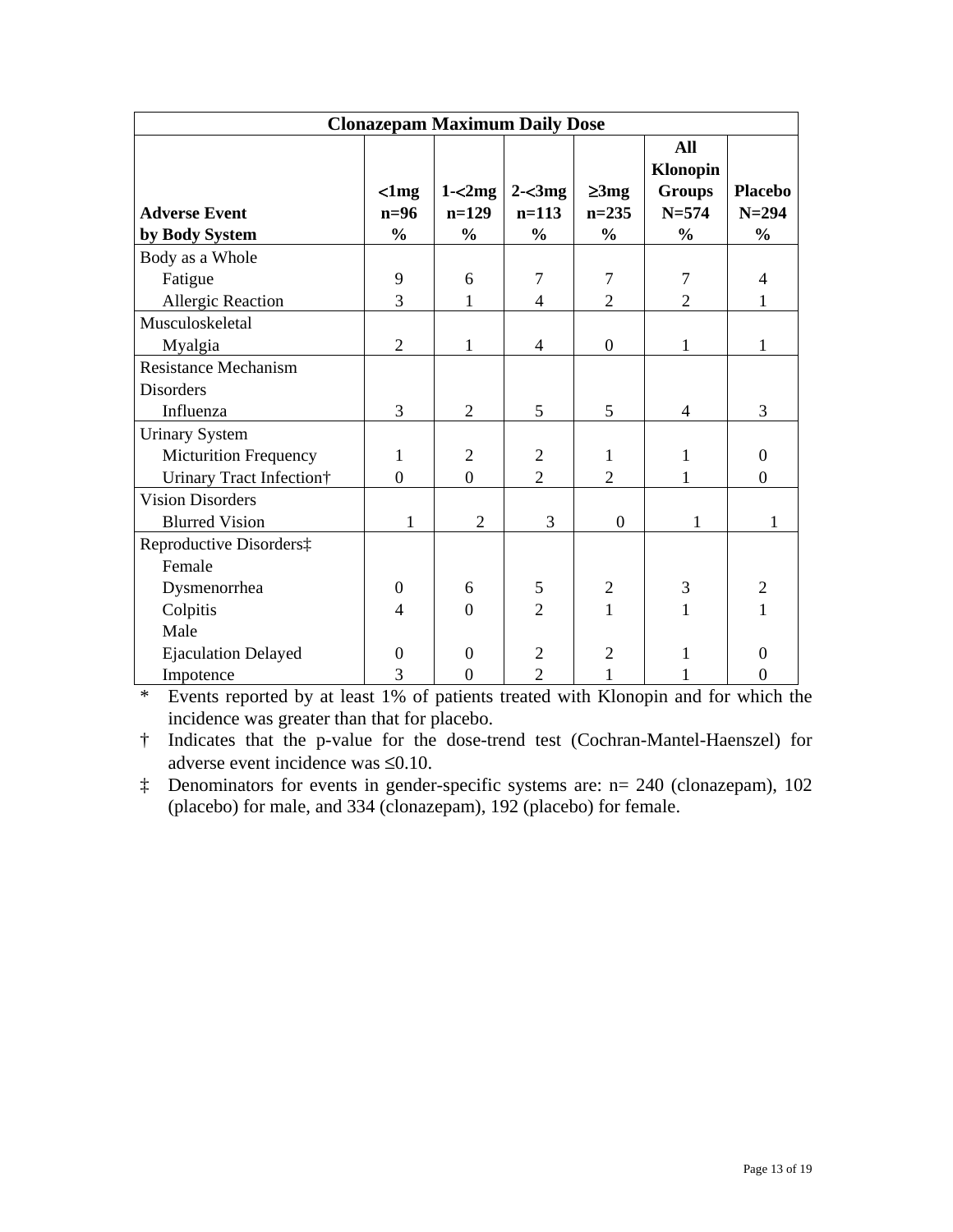*Commonly Observed Adverse Events:* 

## **Table 4 Incidence of Most Commonly Observed Adverse Events\* in Acute Therapy in Pool of 6- to 9-Week Trials**

| <b>Adverse Event</b><br>(Roche Preferred Term) | <b>Clonazepam</b><br>$(N=574)$ | <b>Placebo</b><br>$(N=294)$ |
|------------------------------------------------|--------------------------------|-----------------------------|
| Somnolence                                     | 37%                            | 10%                         |
| Depression                                     | 7%                             | 1%                          |
| <b>Coordination Abnormal</b>                   | 6%                             | 0%                          |
| Ataxia                                         | 5%                             | 0%                          |

Treatment-emergent events for which the incidence in the clonazepam patients was ≥5% and at least twice that in the placebo patients.

## *Treatment-Emergent Depressive Symptoms:*

In the pool of two short-term placebo-controlled trials, adverse events classified under the preferred term "depression" were reported in 7% of Klonopin-treated patients compared to 1% of placebo-treated patients, without any clear pattern of dose relatedness. In these same trials, adverse events classified under the preferred term "depression" were reported as leading to discontinuation in 4% of Klonopin-treated patients compared to 1% of placebo-treated patients. While these findings are noteworthy, Hamilton Depression Rating Scale (HAM-D) data collected in these trials revealed a larger decline in HAM-D scores in the clonazepam group than the placebo group suggesting that clonazepamtreated patients were not experiencing a worsening or emergence of clinical depression.

## *Other Adverse Events Observed During the Premarketing Evaluation of Klonopin in Panic Disorder:*

Following is a list of modified CIGY terms that reflect treatment-emergent adverse events reported by patients treated with Klonopin at multiple doses during clinical trials. All reported events are included except those already listed in Table 3 or elsewhere in labeling, those events for which a drug cause was remote, those event terms which were so general as to be uninformative, and events reported only once and which did not have a substantial probability of being acutely life-threatening. It is important to emphasize that, although the events occurred during treatment with Klonopin, they were not necessarily caused by it.

Events are further categorized by body system and listed in order of decreasing frequency. These adverse events were reported infrequently, which is defined as occurring in 1/100 to 1/1000 patients.

*Body as a Whole:* weight increase, accident, weight decrease, wound, edema, fever, shivering, abrasions, ankle edema, edema foot, edema periorbital, injury, malaise, pain, cellulitis, inflammation localized

*Cardiovascular Disorders:* chest pain, hypotension postural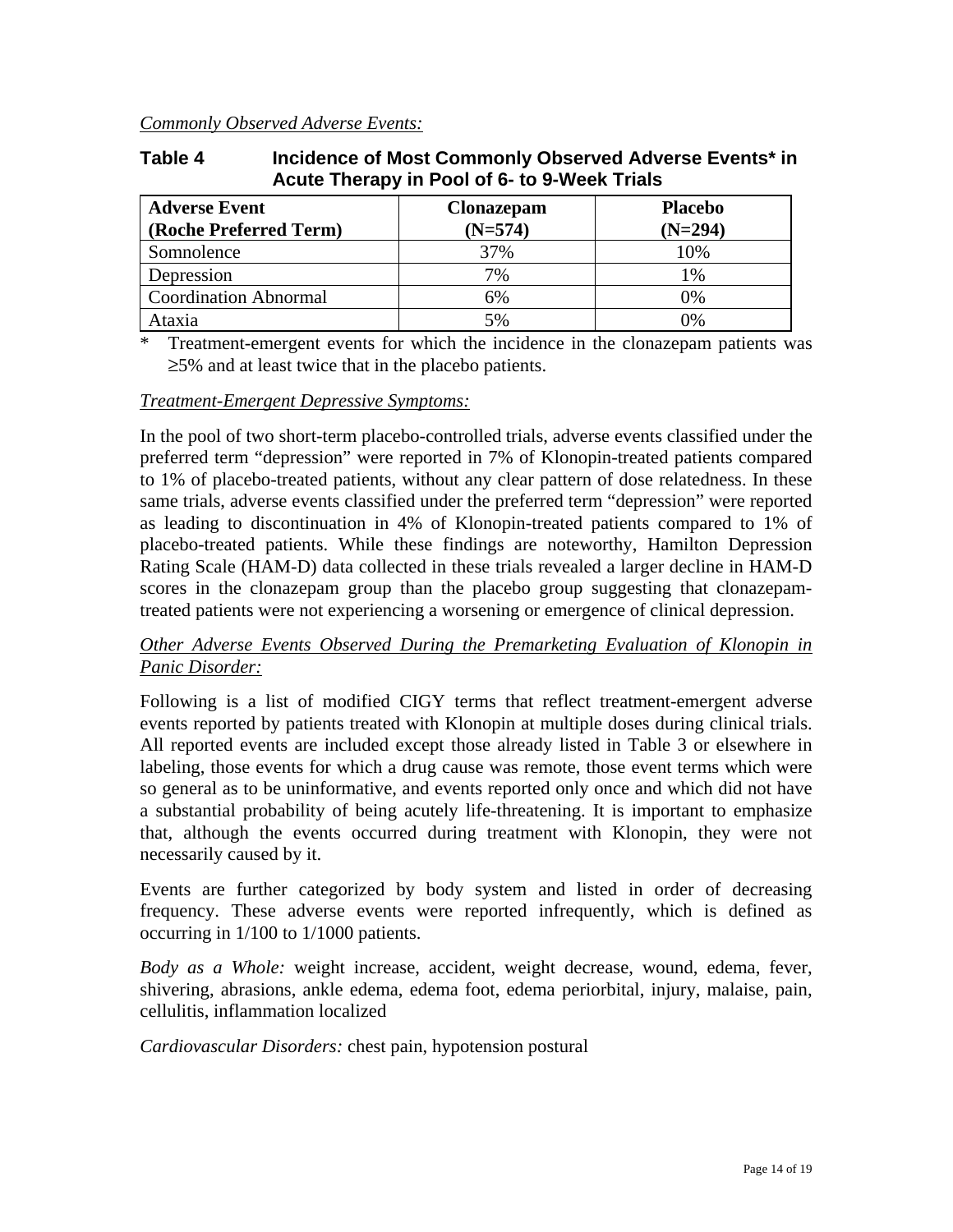*Central and Peripheral Nervous System Disorders:* migraine, paresthesia, drunkenness, feeling of enuresis, paresis, tremor, burning skin, falling, head fullness, hoarseness, hyperactivity, hypoesthesia, tongue thick, twitching

*Gastrointestinal System Disorders:* abdominal discomfort, gastrointestinal inflammation, stomach upset, toothache, flatulence, pyrosis, saliva increased, tooth disorder, bowel movements frequent, pain pelvic, dyspepsia, hemorrhoids

*Hearing and Vestibular Disorders:* vertigo, otitis, earache, motion sickness

*Heart Rate and Rhythm Disorders:* palpitation

*Metabolic and Nutritional Disorders:* thirst, gout

*Musculoskeletal System Disorders:* back pain, fracture traumatic, sprains and strains, pain leg, pain nape, cramps muscle, cramps leg, pain ankle, pain shoulder, tendinitis, arthralgia, hypertonia, lumbago, pain feet, pain jaw, pain knee, swelling knee

*Platelet, Bleeding and Clotting Disorders:* bleeding dermal

*Psychiatric Disorders:* insomnia, organic disinhibition, anxiety, depersonalization, dreaming excessive, libido loss, appetite increased, libido increased, reactions decreased, aggressive reaction, apathy, attention lack, excitement, feeling mad, hunger abnormal, illusion, nightmares, sleep disorder, suicide ideation, yawning

*Reproductive Disorders, Female:* breast pain, menstrual irregularity

*Reproductive Disorders, Male:* ejaculation decreased

*Resistance Mechanism Disorders:* infection mycotic, infection viral, infection streptococcal, herpes simplex infection, infectious mononucleosis, moniliasis

*Respiratory System Disorders:* sneezing excessive, asthmatic attack, dyspnea, nosebleed, pneumonia, pleurisy

*Skin and Appendages Disorders:* acne flare, alopecia, xeroderma, dermatitis contact, flushing, pruritus, pustular reaction, skin burns, skin disorder

*Special Senses Other, Disorders:* taste loss

*Urinary System Disorders:* dysuria, cystitis, polyuria, urinary incontinence, bladder dysfunction, urinary retention, urinary tract bleeding, urine discoloration

*Vascular (Extracardiac) Disorders:* thrombophlebitis leg

*Vision Disorders:* eye irritation, visual disturbance, diplopia, eye twitching, styes, visual field defect, xerophthalmia

## **DRUG ABUSE AND DEPENDENCE**

*Controlled Substance Class:* Clonazepam is a Schedule IV controlled substance.

*Physical and Psychological Dependence:* Withdrawal symptoms, similar in character to those noted with barbiturates and alcohol (eg, convulsions, psychosis, hallucinations,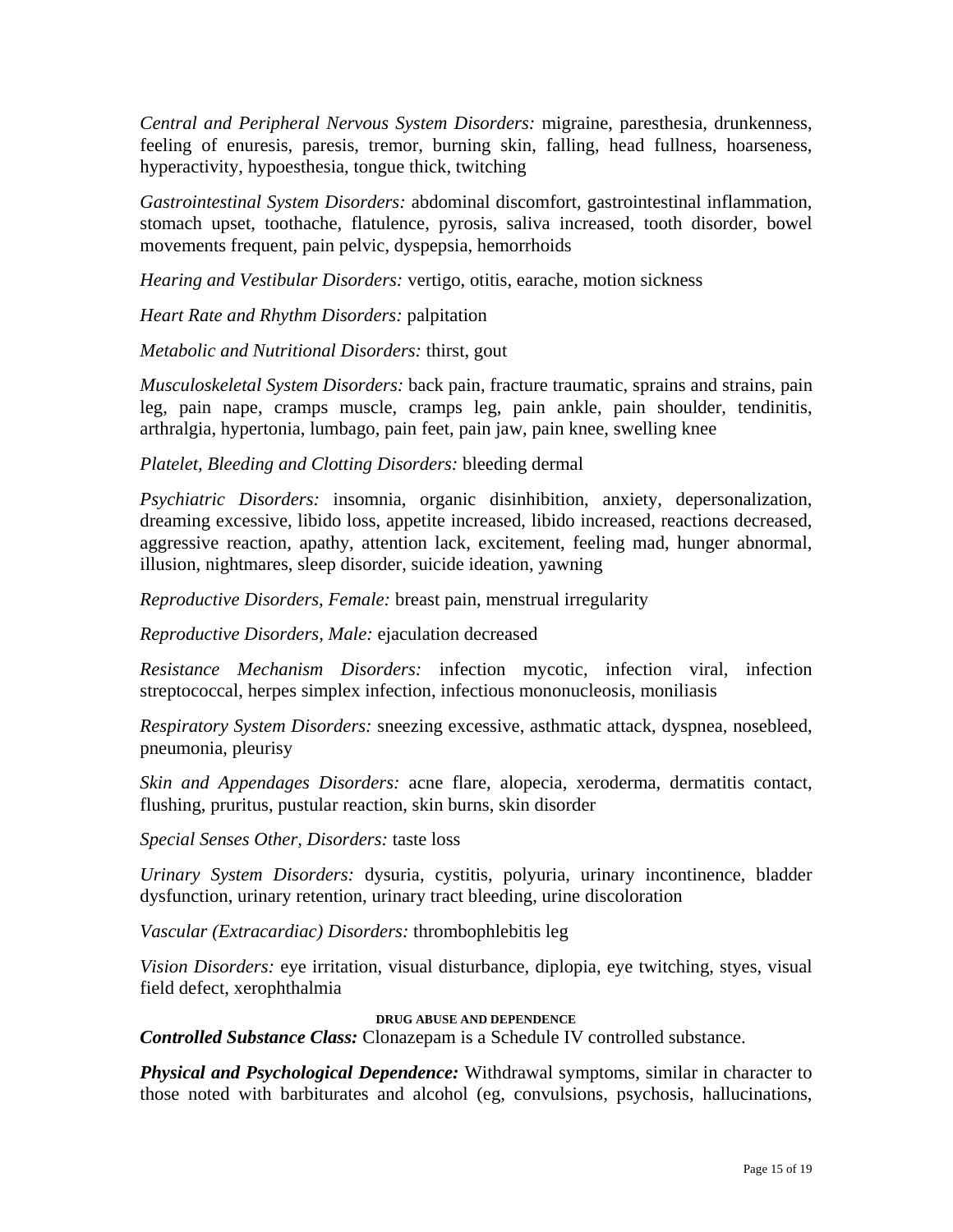behavioral disorder, tremor, abdominal and muscle cramps) have occurred following abrupt discontinuance of clonazepam. The more severe withdrawal symptoms have usually been limited to those patients who received excessive doses over an extended period of time. Generally milder withdrawal symptoms (eg, dysphoria and insomnia) have been reported following abrupt discontinuance of benzodiazepines taken continuously at therapeutic levels for several months. Consequently, after extended therapy, abrupt discontinuation should generally be avoided and a gradual dosage tapering schedule followed (see DOSAGE AND ADMINISTRATION). Addiction-prone individuals (such as drug addicts or alcoholics) should be under careful surveillance when receiving clonazepam or other psychotropic agents because of the predisposition of such patients to habituation and dependence.

Following the short-term treatment of patients with panic disorder in Studies 1 and 2 (see CLINICAL PHARMACOLOGY: *Clinical Trials*), patients were gradually withdrawn during a 7-week downward-titration (discontinuance) period. Overall, the discontinuance period was associated with good tolerability and a very modest clinical deterioration, without evidence of a significant rebound phenomenon. However, there are not sufficient data from adequate and well-controlled long-term clonazepam studies in patients with panic disorder to accurately estimate the risks of withdrawal symptoms and dependence that may be associated with such use.

#### **OVERDOSAGE**

*Human Experience:* Symptoms of clonazepam overdosage, like those produced by other CNS depressants, include somnolence, confusion, coma and diminished reflexes.

*Overdose Management:* Treatment includes monitoring of respiration, pulse and blood pressure, general supportive measures and immediate gastric lavage. Intravenous fluids should be administered and an adequate airway maintained. Hypotension may be combated by the use of levarterenol or metaraminol. Dialysis is of no known value.

Flumazenil, a specific benzodiazepine-receptor antagonist, is indicated for the complete or partial reversal of the sedative effects of benzodiazepines and may be used in situations when an overdose with a benzodiazepine is known or suspected. Prior to the administration of flumazenil, necessary measures should be instituted to secure airway, ventilation and intravenous access. Flumazenil is intended as an adjunct to, not as a substitute for, proper management of benzodiazepine overdose. Patients treated with flumazenil should be monitored for resedation, respiratory depression and other residual benzodiazepine effects for an appropriate period after treatment. **The prescriber should be aware of a risk of seizure in association with flumazenil treatment, particularly in long-term benzodiazepine users and in cyclic antidepressant overdose.** The complete flumazenil package insert, including CONTRAINDICATIONS, WARNINGS and PRECAUTIONS, should be consulted prior to use.

**Flumazenil is not indicated in patients with epilepsy who have been treated with benzodiazepines. Antagonism of the benzodiazepine effect in such patients may provoke seizures.** 

Serious sequelae are rare unless other drugs or alcohol have been taken concomitantly.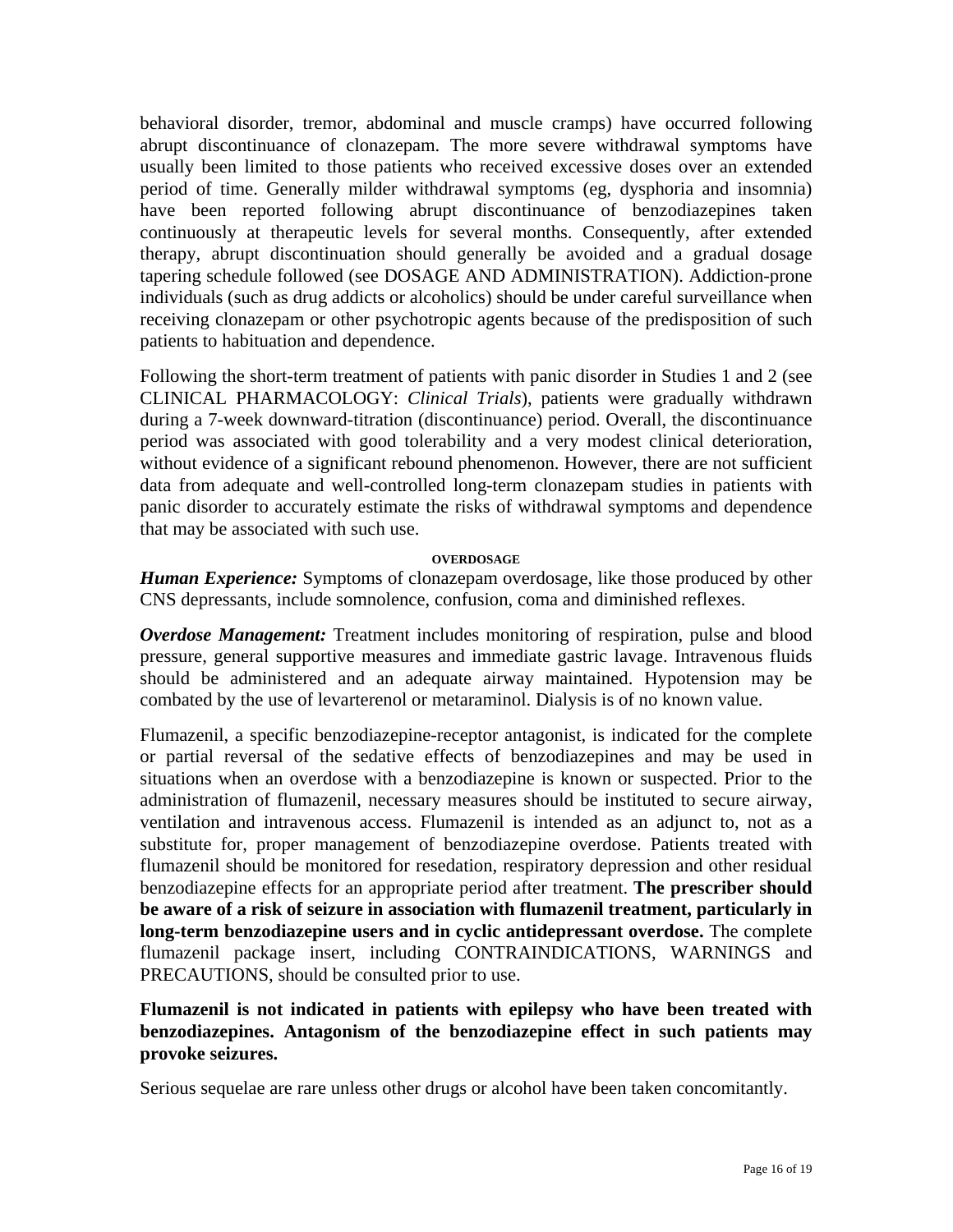#### **DOSAGE AND ADMINISTRATION**

Clonazepam is available as a tablet or an orally disintegrating tablet (wafer). The tablets should be administered with water by swallowing the tablet whole. The orally disintegrating tablet should be administered as follows: After opening the pouch, peel back the foil on the blister. Do not push tablet through foil. Immediately upon opening the blister, using dry hands, remove the tablet and place it in the mouth. Tablet disintegration occurs rapidly in saliva so it can be easily swallowed with or without water.

*Seizure Disorders: Adults:* The initial dose for adults with seizure disorders should not exceed 1.5 mg/day divided into three doses. Dosage may be increased in increments of 0.5 to 1 mg every 3 days until seizures are adequately controlled or until side effects preclude any further increase. Maintenance dosage must be individualized for each patient depending upon response. Maximum recommended daily dose is 20 mg.

The use of multiple anticonvulsants may result in an increase of depressant adverse effects. This should be considered before adding Klonopin to an existing anticonvulsant regimen.

*Pediatric Patients:* Klonopin is administered orally. In order to minimize drowsiness, the initial dose for infants and children (up to 10 years of age or 30 kg of body weight) should be between 0.01 and 0.03 mg/kg/day but not to exceed 0.05 mg/kg/day given in two or three divided doses. Dosage should be increased by no more than 0.25 to 0.5 mg every third day until a daily maintenance dose of 0.1 to 0.2 mg/kg of body weight has been reached, unless seizures are controlled or side effects preclude further increase. Whenever possible, the daily dose should be divided into three equal doses. If doses are not equally divided, the largest dose should be given before retiring.

*Geriatric Patients:* There is no clinical trial experience with Klonopin in seizure disorder patients 65 years of age and older. In general, elderly patients should be started on low doses of Klonopin and observed closely (see PRECAUTIONS: *Geriatric Use*).

*Panic Disorder: Adults:* The initial dose for adults with panic disorder is 0.25 mg bid. An increase to the target dose for most patients of 1 mg/day may be made after 3 days. The recommended dose of 1 mg/day is based on the results from a fixed dose study in which the optimal effect was seen at 1 mg/day. Higher doses of 2, 3 and 4 mg/day in that study were less effective than the 1 mg/day dose and were associated with more adverse effects. Nevertheless, it is possible that some individual patients may benefit from doses of up to a maximum dose of 4 mg/day, and in those instances, the dose may be increased in increments of 0.125 to 0.25 mg bid every 3 days until panic disorder is controlled or until side effects make further increases undesired. To reduce the inconvenience of somnolence, administration of one dose at bedtime may be desirable.

Treatment should be discontinued gradually, with a decrease of 0.125 mg bid every 3 days, until the drug is completely withdrawn.

There is no body of evidence available to answer the question of how long the patient treated with clonazepam should remain on it. Therefore, the physician who elects to use